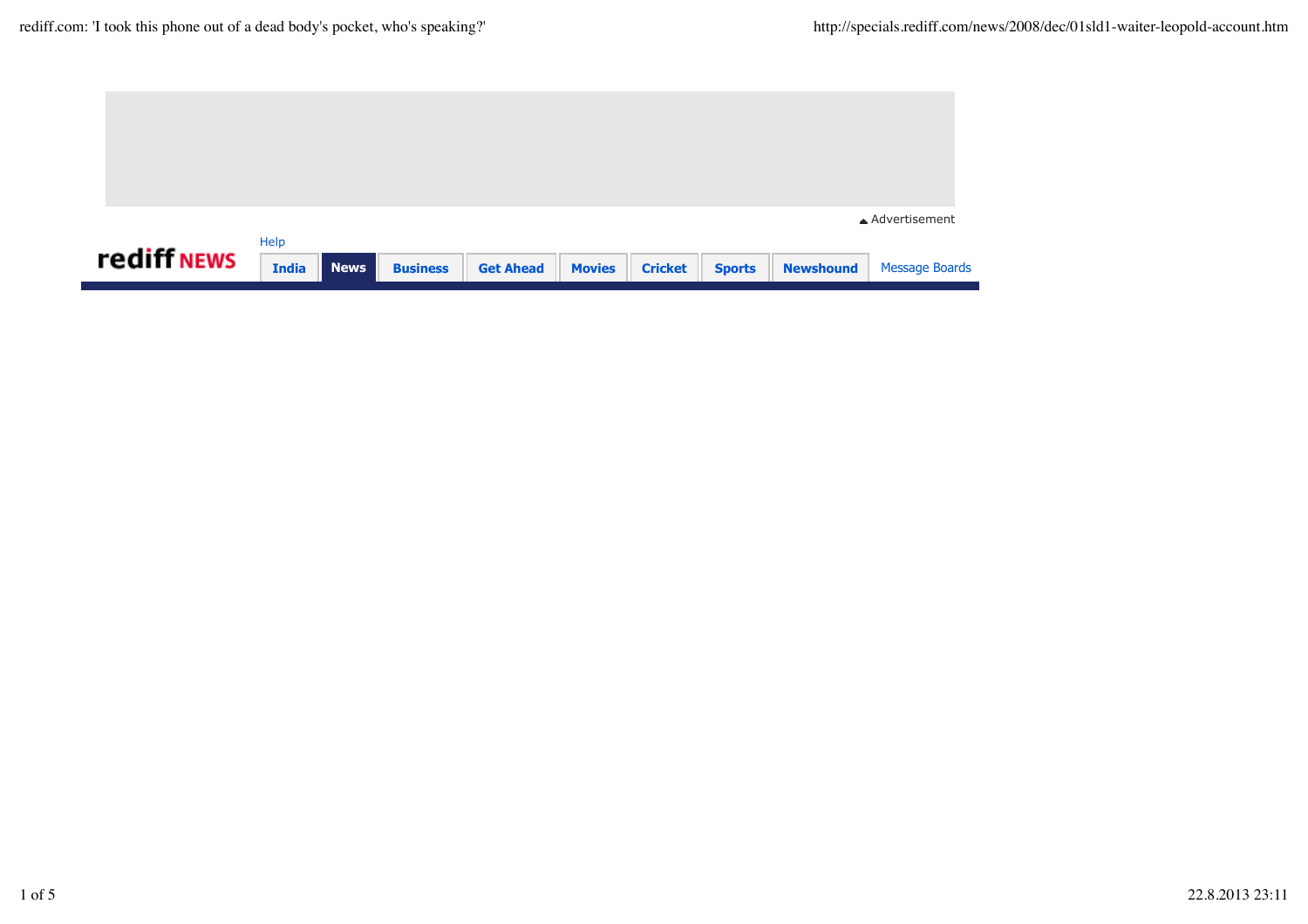|         | You are here: Rediff Home » India » News » Photos |                           |  |
|---------|---------------------------------------------------|---------------------------|--|
| Search: |                                                   | ⊙ Rediff.com ○ The Web Go |  |



events of the night of November 26.

 $\overline{\mathbb{F}}$  Email |  $\overline{\mathbb{F}}$  Discuss | Get latest news on your desktop

Next +

## **'I took this phone out of a dead body's pocket, who's speaking?'**

December 1, 2008

**Text: A Ganesh Nadar**

Chand Pasha has been working in Leopold Cafe since 1989. He and his younger brother worked at the popular cafe for 19 years. While Chand took a break to work in Dubai for a while, his younger brother Pir worked here continuously.

Chand sat outside his house in Mahim, north-central Mumbai, and related the shocking and unexpected

"We were working. As it was my dinner time I went in to eat. I was eating in the kitchen at 9.30 pm when I heard the shots. I thought it was a short circuit and there was a fire. People came running in screaming 'gun shots.'

"I stayed inside. After 45 minutes we came out when we heard the police sirens and the sounds of ambulance sirens. By then, the police had removed the dead bodies, and shifted the injured, to hospital."

"I could not see my brother anywhere. I thought that he must have run away and searched all the lanes in Colaba. I kept calling his mobile phone. He was not picking up. But I kept calling him."

"Suddenly the call went through. I was elated at first and then shocked to hear someone else, 'I am at the St George's hospital. I took the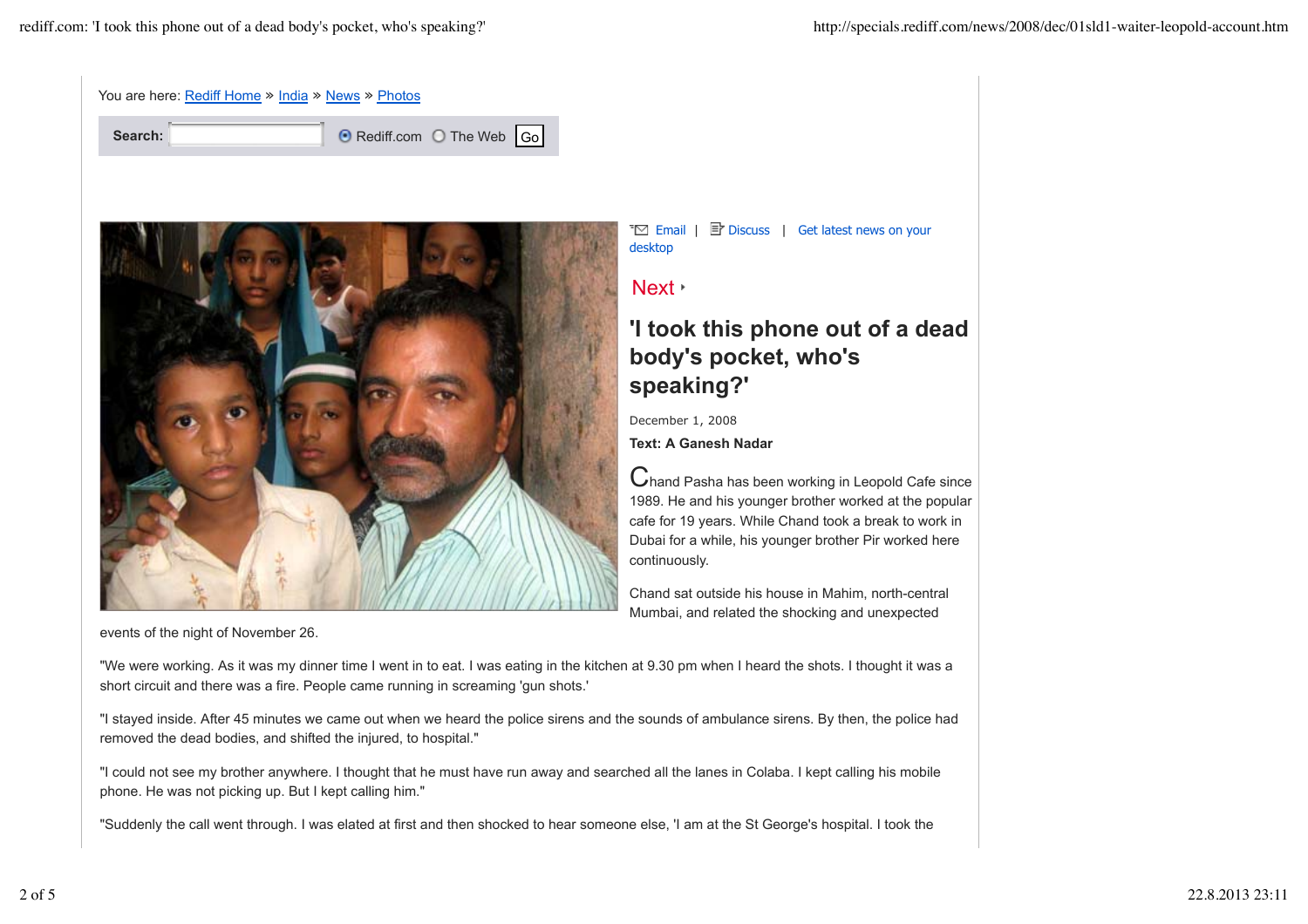phone out of this dead body's pocket, who is speaking?'"

"My world crumbled as I took a taxi to the hospital. He was dead and so was another waiter. That waiter was young and had just joined, his name was Kazi. One more waiter was seriously injured I was told."

"I heard that my Cafe Leopold started functioning today. I will go after four days. Where else would I go? It's the only place I know and like to work. I am going to work there only. And future security arrangements I will leave it to my boss. He will do something."

"My boss did not come here but he sent the manager and cashier here. They told me that they would provide any help we required. A few of the staff also came. My boss spoke to me on the phone. He said, "'Don't worry about anything I will take care of everything.'"

"They have promised financial help to my brother's family, we will know the amount when they give it. We did not ask. My brother has an insurance policy. I haven't looked at it yet. I will do so when I get the death certificate from the municipal corporation. They said that it will take ten days. The death certificate that the hospital gave was taken by the graveyard officials, they gave me the photocopies instead."

**Photographs: A Ganesh Nadar**

**Also see: The the tears came welling down**

Next **Next**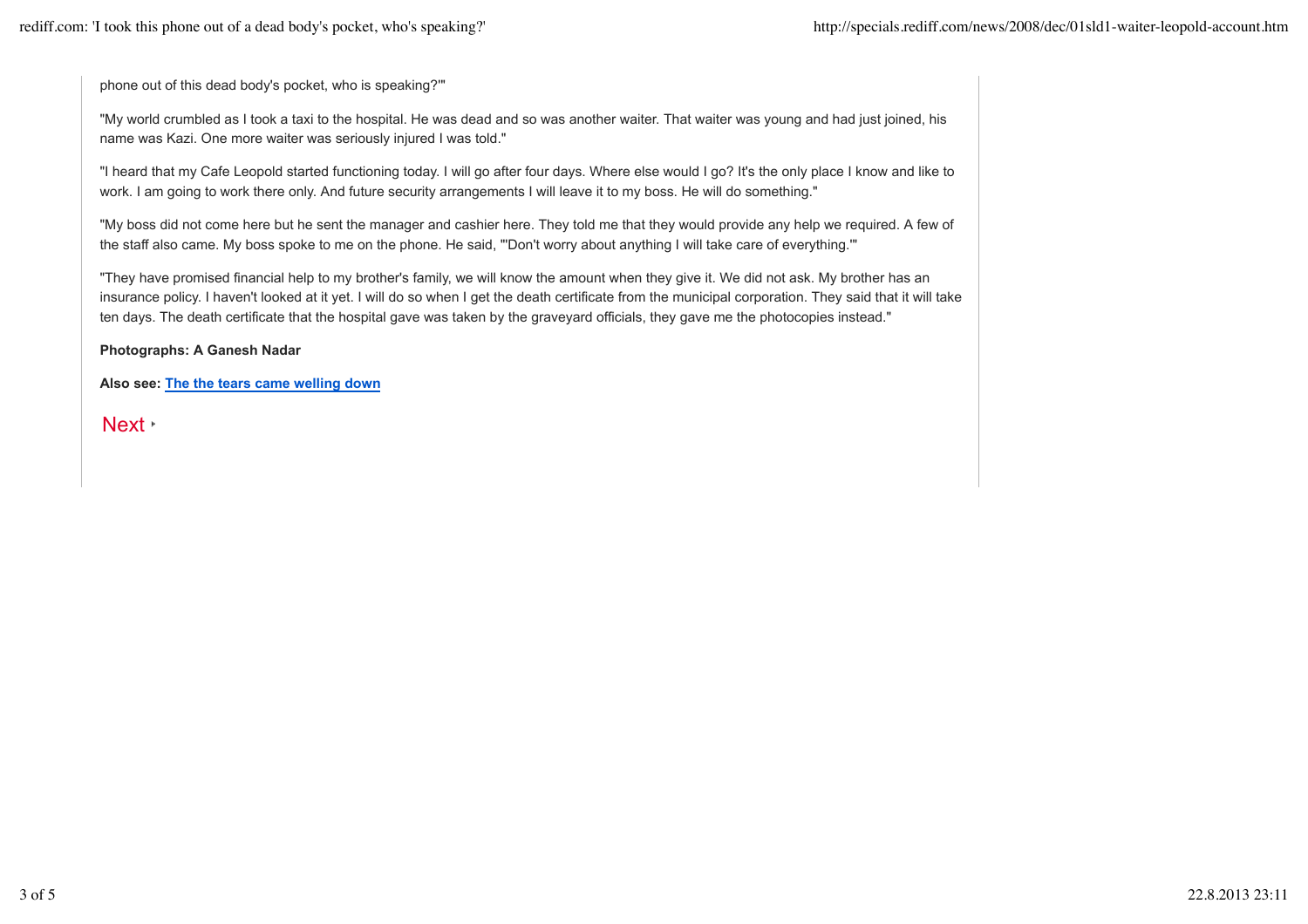| <b>Discussion Board</b>                                                                                                                                                                                                                                                                                   |                                                    | <b>Watch this board</b> |  |
|-----------------------------------------------------------------------------------------------------------------------------------------------------------------------------------------------------------------------------------------------------------------------------------------------------------|----------------------------------------------------|-------------------------|--|
| http://write.almessage                                                                                                                                                                                                                                                                                    |                                                    |                         |  |
| Total 6 messages                                                                                                                                                                                                                                                                                          | Pages   $1 \mid 2 \mid 3 \mid 4 \mid 5$ Older > >> |                         |  |
| So Many Lives losyt<br>by jaggu on Dec 02, 2009 04:13 PM Permalink                                                                                                                                                                                                                                        |                                                    |                         |  |
| 1) Where is the nuclear bomb and why it was not used?<br>2) Why is the Army not deployed in ISlamabad?<br>3) Why cannot mumbai police arrest the accused in Karachi?                                                                                                                                      |                                                    |                         |  |
| Reply<br><b>Forward</b>   Report abuse                                                                                                                                                                                                                                                                    |                                                    |                         |  |
| WHY did the police NOT come to Leopold?!?<br>by Line on Jan 25, 2009 10:59 AM Permalink                                                                                                                                                                                                                   |                                                    |                         |  |
| Noone has yet given an answer to WHY the police did NOT come to Leopold!<br>First twitters telling about the two blasts at Leo's came at 9:15pm.<br>Rakesh Maria stated the police got the first message about "shootouts at Leopold" at 9:31.<br>Colaba Policestation is just acros the street of Leo's! |                                                    |                         |  |
| The repeated attacks lasted about 20 mins. It took another 15-20 mins. before we - among the first - were evacuated to hospital by military<br>soldiers. There were still no police at Leo's!                                                                                                             |                                                    |                         |  |
| Where were they?<br>Hiding behind the curtains?<br>Looking in another direction?<br>Counting Dawood's blessings?<br>WHY DID THE POLICE NOT COME???                                                                                                                                                        |                                                    |                         |  |
| My friend was killed and my BF was severly injured at the very end of the attack(s), - they would most probably still have been<br>alive/uninjured had the police come!                                                                                                                                   |                                                    |                         |  |
| What about the two of the terrorists who supposedly went on to Taj to continue their killing mission there?<br>How many lives could have been saved had the police done something - anything! - to stop them while they were still at Leo's???                                                            |                                                    |                         |  |
| SO many lost, broken and shattered lives!<br>Shame, shame, shame!!!                                                                                                                                                                                                                                       |                                                    |                         |  |